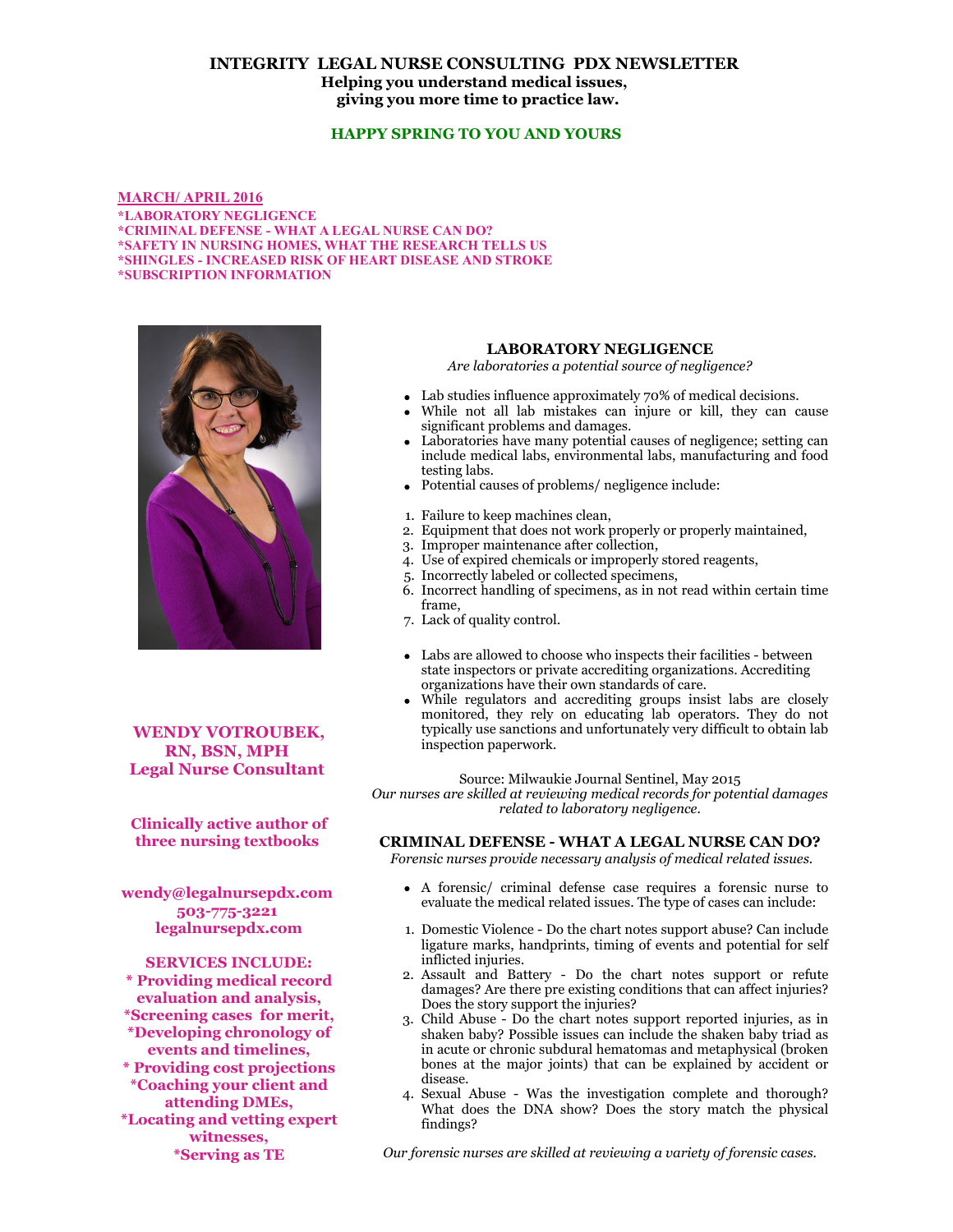*"When we use Wendy, we get a thorough and complete report. She finds issues that I had never considered and her thorough analysis is worth every penny. "*

*Kelly L. Andersen, Esq.*

*"Very nice report, the report will be useful to cut and paste into my settlement demand." Jan Kitchel, Esq.*

*"Thank you so much for your timely response to this case. We appreciate what you do." Katie Ireland, Esq.*

*"Wendy provides prompt, professional, courteous service with a ready smile that sets clients at ease. She lasers in on the medical issues that matter most to highlight them for legal review as we consider how to best represent out medical cases to the triers of fact." Jenna Harden, Esq.*

*"Thank you for the hard work and detailed report." Judy Snyder, Esq.*

*"This is awesome! You are well worth the money! Thanks Wendy." Andrew Mathers, Esq.*

*"Because of several large cases going on at the same time, I had to find someone to do the medical review that my legal assistant normally does. I contacted Wendy and hired her for the job. The review was in the format and style I requested. It was every bit as thorough, perhaps even more, than my legal assistant. It was exactly what I needed. I would not hesitate to use Wendy again, in fact I am." Jim Dwyer, Esq.*

*"You are truly a delightful person, and a consummate professional." Sara M. Winfield, Esq.*

*"Thank you for your speedy work and comprehensive spreadsheet." Jim Nelson, Esq.*

*"You did an excellent job." Michael H. Bloom, Esq.*

*"Wendy Votroubek was very prompt and timely in providing her evaluation, focusing on the key issues in the case." W. Wallace Ogdahl, Esq.*

*"Thanks so much, will definitely use you for another criminal case." Zack Stern, Esq.*

### **SAFETY IN NURSING HOMES, WHAT THE RESEARCH TELLS US**

*We all have opinions regarding the potential causes of poor care in nursing homes, what does the research show?*

- Acute care hospitals have certain driving forces for safety as in Joint Commission; however might not be seen as a driving force in nursing homes.
- Important safety initiatives include medication errors, pain management, staffing ratios, restraints and resident falls.
- **For profit ownership, chain membership, low staffing levels and low private pay occupancy rates associated with low resident safety scores.** Providers may compromise care in pursuit of profits.
- Higher private pay residents associated with higher safety scores. Likewise, higher RN staffing associated with high resident safety scores and conversely lower safety scores with higher LPN care. (RNs are trained and skilled in critical thinking, as compared to LPN carrying out the care).
- More private pay residents enable facilities to pursue resident care /safety initiatives; safety inititiatives can improve overall care as well as staff retention.

*We are adept in determining best practice and any deviations from that care, while keeping a keen eye on if the facility kept the residents safe.*

#### **SHINGLES - INCREASED RISK OF HEART DISEASE AND STROKE**

*New information re shingles relate it to increased health risks.*

- One in three people will get shingles at some point; 96 shingles death each year.
- Recomended that anyone age 60 or over should recieve the shingles vaccine.
- Patients who have gotten the shingles vaccine can still have a 50% risk of developing shingles.
- Patients with herpes zoster or shingles have:
- 1. 15% risk of stroke and mini stroke . If shingles affect facial nerve, vascular changes with increased risk of stroke.
- 2. 10% risk of heart attack; higher risk of MI in the first week after shingles.
- 3. If developed shingles before age of 40; 2.4 times increased risk of stroke and 1.5 times risk of mini stroke .
- 4. Increased risks thought to potentially be due to inflammation with vascular disease as well as blood clots in people with hardening of arteries.

*Our nurses are skilled at sorting out pre existing conditions that might cause increased risk factors. In addition, anyone over 60 should get the shingles shot.*

# **SUBSCRIPTION INFORMATION**

*If at any point you wish to no longer obtain the newsletter, please notify us to be taken off the mailing list.*